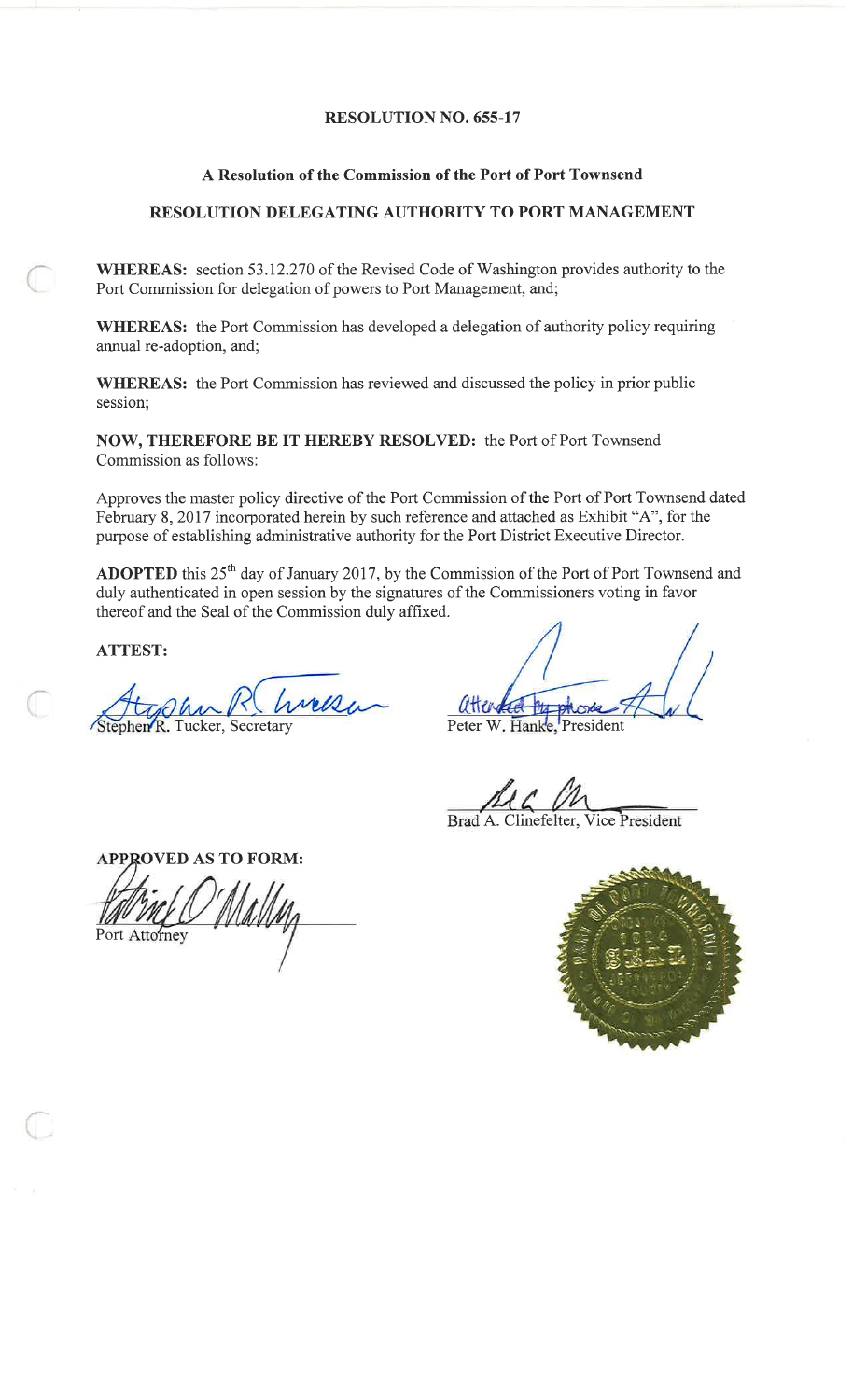# **PORT OF PORT TOWNSEND SPECIFIC POLICY DIRECTIVES OF ADMINISTRATIVE AUTHORITY OF THE PORT DISTRICT EXECUTIVE DIRECTOR**

#### **January 25, 2017**

The Commission of the Port of Port Townsend adopts the following policy for the purpose of establishing the Administrative Authority of the Executive Director (ED) who is responsible for normal Port operations. The phrase "normal Port operations" as used herein, means regular day-to-day business transactions involving personnel, materials and funds. The Commission shall retain an ED to implement the objectives of the Port, which shall be established by the Commission. The ED derives authority from the Commission acting as the governing body. The ED shall regularly inform and consult with the Commission regarding significant information and business transactions by a method mutually agreeable to the Commission and the ED. Commission directives or initiatives shall be made through the ED and shall be made only by the Commission acting as a body. The ED shall serve as the primary spokesperson for management.

Certain elements of this policy require annual approval per RCW. Therefore, this Administrative Authority Policy shall be reviewed and readopted annually.

#### **I. UTILIZATION OF PORT CREWS**

The Port District ED shall retain professional staff, which shall operate and manage according to directives from the ED. The ED is authorized to administer day-to-day operations which include personnel administration (task & project assignments, hiring, firing, setting salary & benefits, training, grievance procedures, employee enrichment & improvement, Union negotiations, etc.) within positions created and approved by the Commission.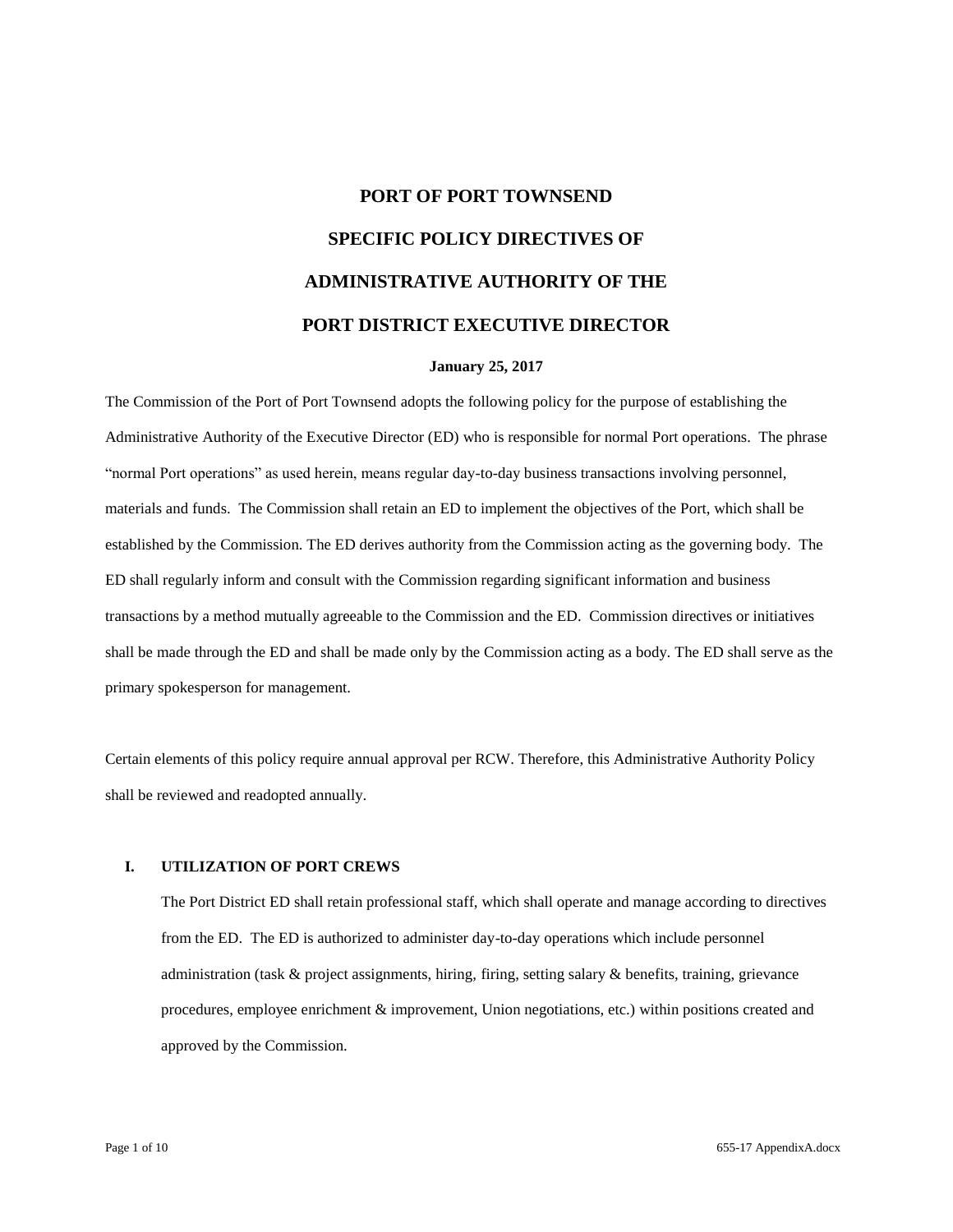#### A. Performance of Work by Port Crews

Prior Commission approval shall not be required where individual capital or maintenance projects are to be carried out by Port crews or day labor (when deemed appropriate) and do not exceed Twenty-Five Thousand Dollars (\$25,000.00), exclusive of applicable taxes. The ED may inform the Commission at the next scheduled meeting of all actions under this section.

#### **II. RULES AND / OR PROCEDURES**

The ED is authorized to adopt administrative rules and regulations necessary for the efficient operation of the Port so long as such rules and regulations are reported to the Commission and are consistent with Commission policy. All amendments to the rules and regulations established therein may hereafter be made by the ED, so long as such amendments do not exceed the authority of the ED, as granted elsewhere herein, and are reported to the Commission in a timely manner.

The ED may delegate to appropriate Port staff such administrative authority or reporting requirements herein established as is necessary and advisable in the efficient exercise of the ED's authority. To implement delegations or authority to Port staff, the ED shall promulgate policy and procedure manuals, monetary delegations authority and employee position descriptions, affirmative action plans and office manuals which shall include such delegations as appropriate. The responsibility for all administration and day-to-day operations of the Port rests with the ED.

#### **III. SALE OF PERSONAL PROPERTY**

The Port District ED, with prior Commission approval, is authorized pursuant to RCW 53.08.090 to sell and convey surplus personal property of the Port pursuant to the requirements of RCW 53.08.090.-092 (as amended or succeeded). The ED is authorized to sell and convey surplus personal property of the Port of Port Townsend subject to the following conditions:

A. That the value of such personal property does not exceed the dollar limits authorized under RCW 53.08.090-092 (as amended or succeeded).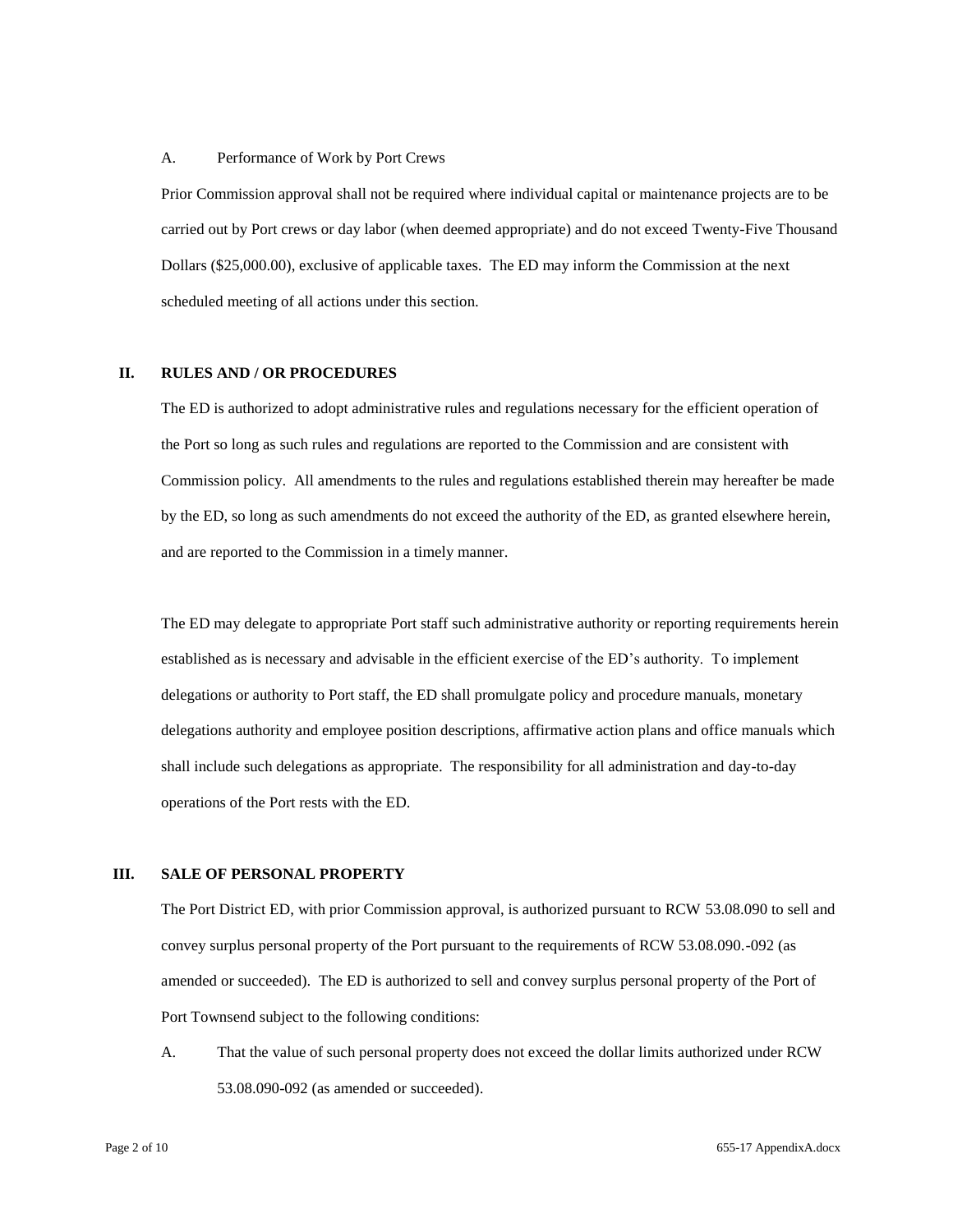- B. Prior to any such sale or conveyance, the ED shall itemize and list the property to be sold and make written certification to the Commission that the listed property is no longer needed for district purposes.
- C. Any large block of such property having a value in excess of the limits authorized under RCW 53.08.090 (as amended or succeeded) shall not be broken down into components of a lesser value and sold unless done so by public competitive bid.
- D. That offers for purchase are solicited from at least three (3) parties when no bids are received from the public competitive bidding process; unless waived by the Commission on a case-by-case basis.
- E. No real property or facility which is part of the comprehensive plan of improvement or modification thereof shall be disposed of until the comprehensive plan has been modified pursuant to RCW 53.20.010 and such real property or facility is found to be surplus to Port needs.

# **IV. CONTRACTS FOR PERFORMANCE OF WORK**

- A. Contract Awards for Construction and Maintenance
	- 1. The Port District ED may, without prior Commission approval, execute on its behalf contracts where the total estimated contract price does not exceed Fifty Thousand Dollars (\$50,000.00) exclusive of applicable taxes, and so long as all statutory procedures are followed, including bid and performance surety requirements. All contracts awarded under this section will be reported to the Commission at the next scheduled meeting. Public discussions with the Commission regarding all projects will take place with the adoption of the annual capital budget unless an emergency exists.
	- 2. The Port District ED may, execute on behalf of the Port contracts for large projects that have been properly approved including costs at a public Port meeting, and all statutory procedures must be followed. Upon proper approval from the Commission, the Port District ED may publish a notice calling for bids, award of contract or rejections of all bids will be done by vote of the Commission at a public meeting.
	- 3. When any emergency shall require the immediate execution of a contract for work the Port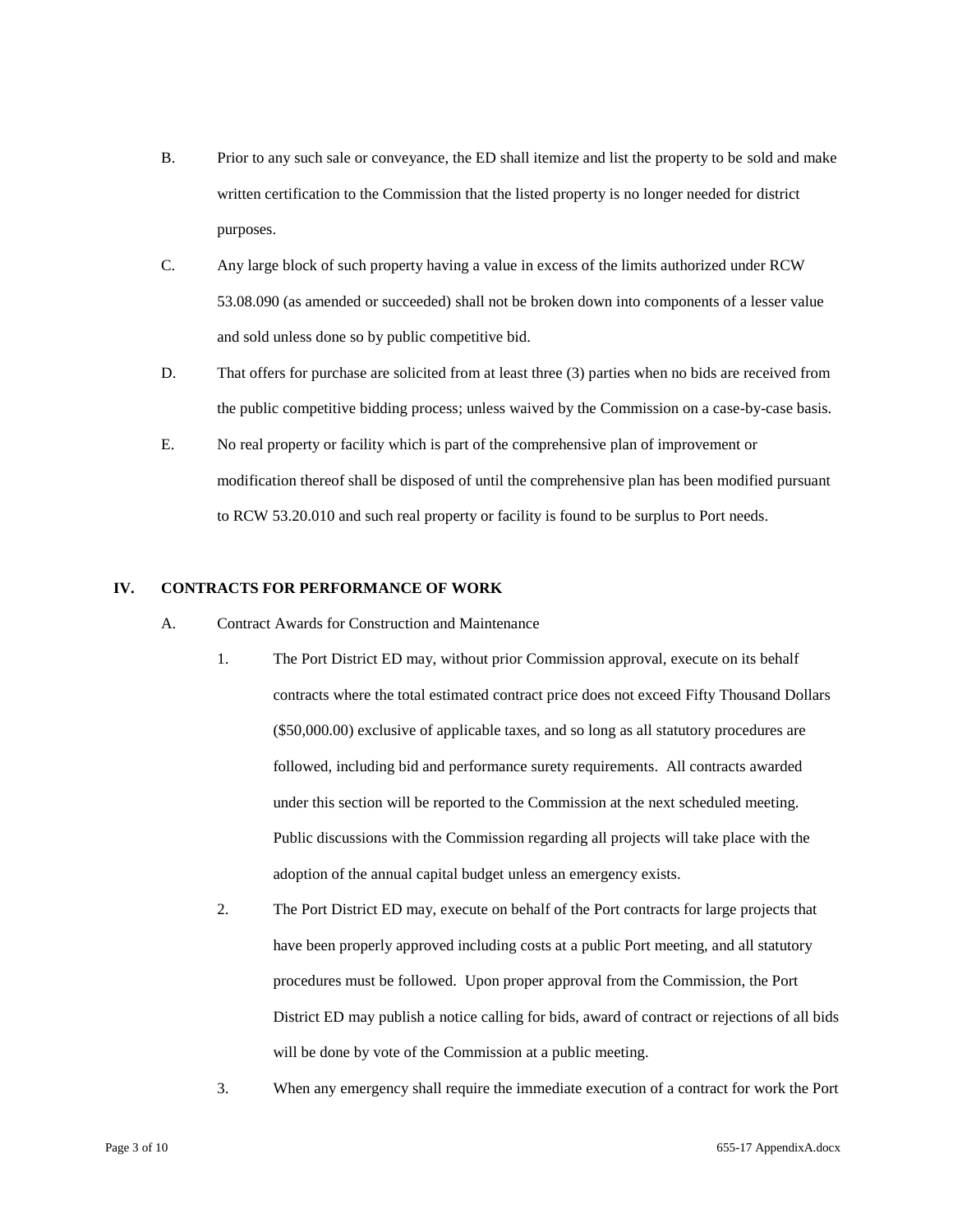District ED, pursuant to the procedures of RCW 39.04.020 (as it may be amended or succeeded), is authorized to make a finding of the existence of such emergency and execute any contracts necessary to respond to the existing emergency, provided that the Port District ED shall, at the first opportunity contact a Commissioner, and at the first Port Commission meeting following the finding of the existence of an emergency, request the Port Commission ratification of the finding of emergency and any contracts awarded and or executed pursuant to that finding.

# B. Change Orders

Where a contract for the performance of work has been awarded and under which the work is in progress, and individual changes in plans or specifications are necessitated in order to properly accomplish the work, the ED is authorized, without prior Commission approval, to execute on its behalf individual change orders to the contract if all of the following conditions are met:

- 1. The estimated cost of the aggregate changes in plans or specifications, exclusive of applicable taxes, will not exceed Twenty-Five Thousand Dollars (\$25,000.00).
- 2. For contracts of \$1 million dollars or more, the change order shall not exceed Fifty Thousand Dollars (\$50,000.00).
- 3. The contract provides for the issuance of changes orders.
- 4. The individual change order has been approved and certified by the project architect or engineer as being necessary to the proper accomplishment of the work called for in the basic contract.
- 5. The ED shall inform the Commission at the next scheduled meeting of all actions undertaken under this section.
- C. Professional Services / Consulting Services:

The ED shall be responsible for the initiation of appropriate procedures to obtain professional or consultant services where deemed necessary in carrying out normal Port operations. When necessary, Port Legal Counsel shall be consulted with respect to statutory procedures in connection with these services. The ED may arrange for these services, without prior Commission approval,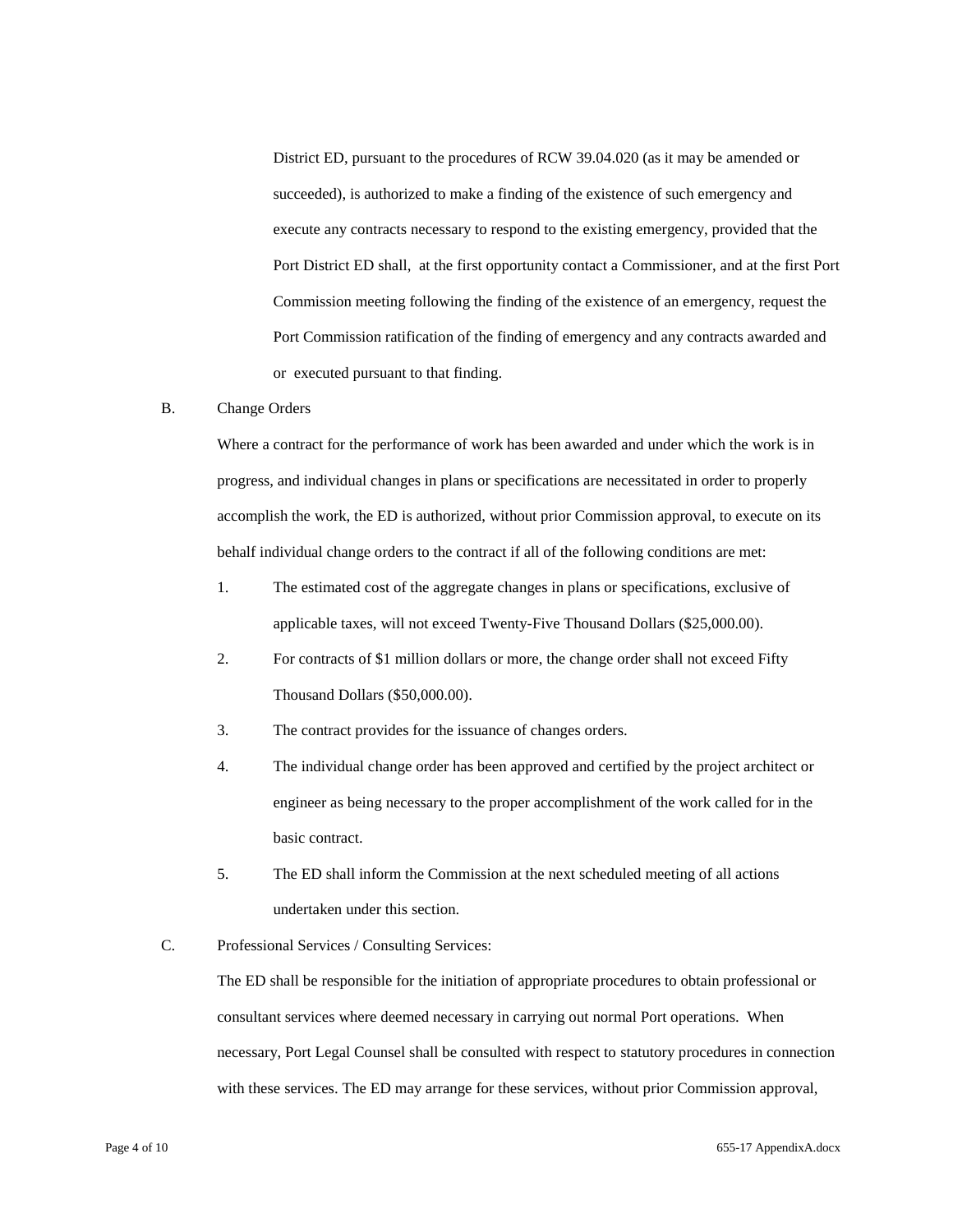when the cost of the proposed service for any single project will not exceed Fifty Thousand Dollars (\$50,000) . If the fee for such services is estimated to exceed Fifty Thousand Dollars (\$50,000) , prior Commission approval shall be required. The ED shall inform the Commission at the next scheduled meeting of all actions undertaken under this section.

D. Architectural, Engineering & Technical Services:

The ED is authorized to contract with qualified architectural, engineering and technical testing  $\&$ inspection firms licensed in the State of Washington to provide such services as required for maintenance, preliminary engineering work or small projects of the Port. Arrangements for obtaining such services shall follow all required statutory procedures and shall be consistent with normal established fees paid for such services. If the fee on any single project or closely related work is estimated to exceed Fifty Thousand Dollars (\$50,000) Commission approval shall be required. The ED shall inform the Commission at the next scheduled meeting of actions undertaken under this section.

E. Reports:

Notwithstanding the authorities granted in the preceding sections A - D, the ED shall keep the Commission advised of all contracts, reports and activities. In the event of an emergency or other situation requiring immediate action to execute a contract, the ED shall inform Commissioners individually of such action as soon as possible, and then again at the next regularly scheduled meeting.

#### **V. ACQUISITION OF UTILITIES, MATERIALS, EQUIPMENT, SUPPLIES, AND SERVICES.**

The ED shall have the responsibility for following all statutory requirements and procedures in connection with all acquisition of utilities, materials, equipment, supplies and services. Utilities, materials, equipment, supplies and services may be acquired on the open market, or by competitive bidding when necessary for the normal maintenance and operations of the Port, and no prior Port Commission approval shall be required but shall, where appropriate, be approved as part of normal monthly expenses and shall be within authorized budgets. The Port District ED may acquire utilities, materials, equipment, supplies and services subject to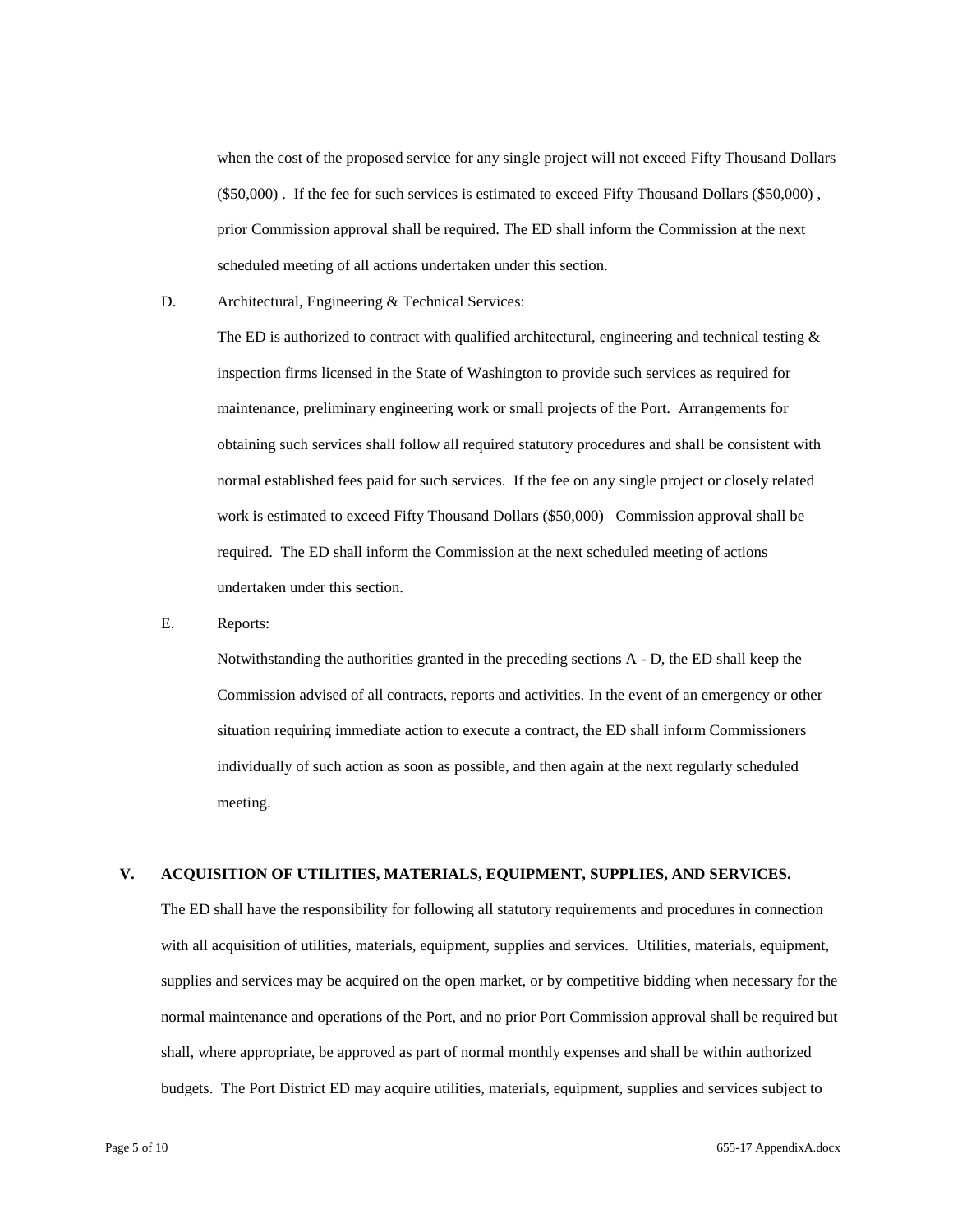the following conditions:

- A. The purchase price does not exceed Twenty-Five Thousand (\$25,000.00) Dollars or has been preapproved by Commission, or if specifically identified while developing the annual budget and does not exceed the budgeted amount.
- B. In the event of competitive bidding all statutory regulations must be followed.
- C. The Ed is authorized to establish a system to control purchase of materials, supplies and services. Such system should take into consideration the nature of the purchases, and that the invoices have been properly processed and approved in accordance with Port Policies and Procedures.

#### **VI. REAL & PERSONAL PROPERTY RENTALS OR LEASES**

All real & personal property belonging to the Port, when available for rent or lease, shall, except as otherwise provided herein, be leased only under an appropriate written lease instrument approved by the Commission in accordance with RCW 53.08.085. The term lease as used herein may refer to rental agreements, operating agreements or use agreements. Provided, however, in the case of a month-to-month lease subject to all the following conditions, the ED may execute the lease:

## **VII. LITIGATION**

The ED, in coordination with Port Counsel (appointed by the Commission), shall be responsible for the procedures necessary for management and supervision of litigation in which the Port has an interest, directly or indirectly. For purposes of this section, "litigation" shall mean the assertion of any position, right or responsibility by or against the Port which has been filed in any court of general jurisdiction, be it State or Federal, or any quasi-judicial or administrative forum. The ED shall inform the Commission at the next regular meeting of all actions undertaken under this section.

#### **VIII. ADJUSTMENT TO ACCOUNTS RECEIVABLE OR UNCOLLECTIBLE ACCOUNTS**

The Port District ED is authorized to establish procedures to:

1) Make adjustments to accounts receivable for valid business reasons which do not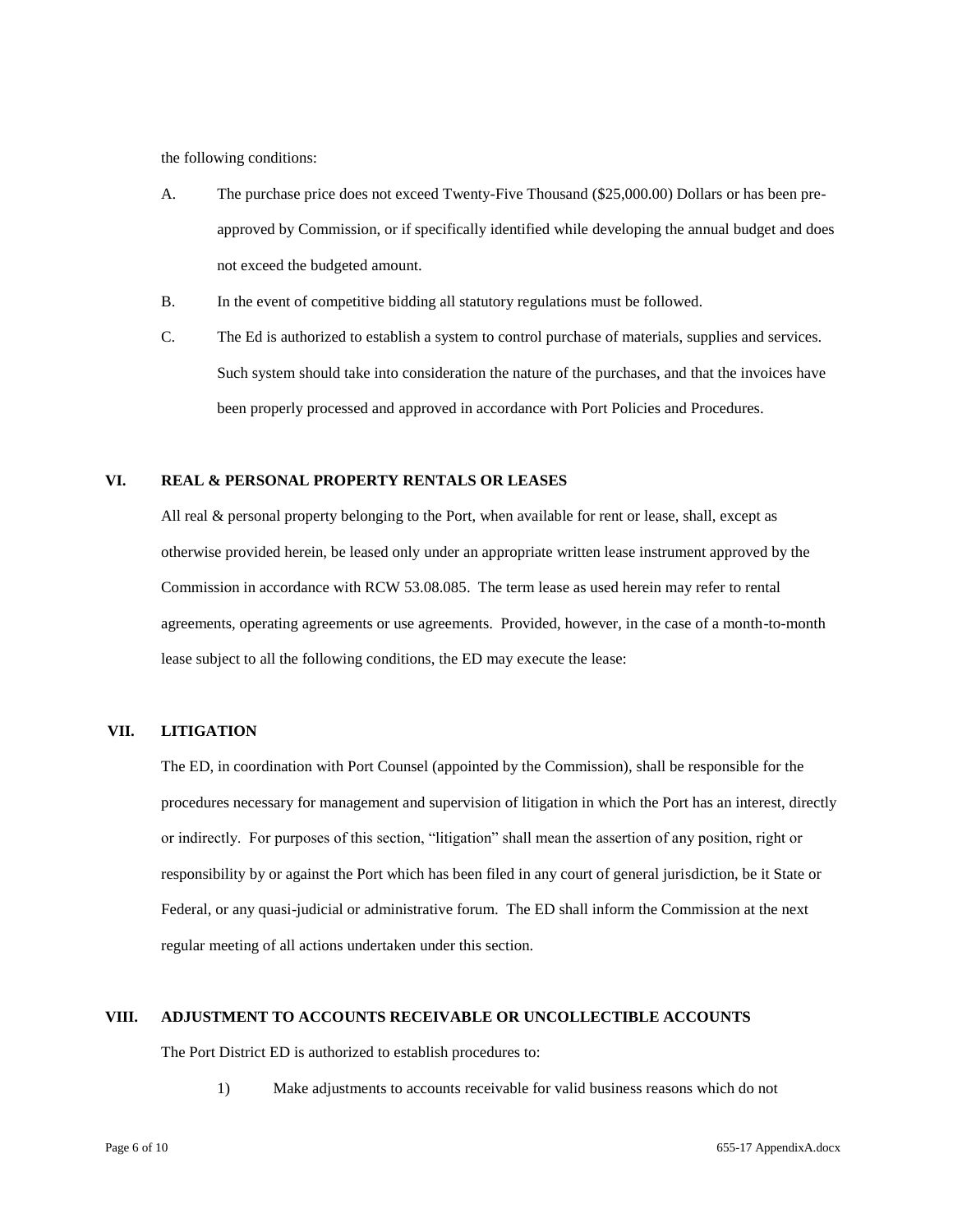constitute a gift of public funds, or

2) Remove from the general ledger uncollectible accounts with prior approval from the Commission. Prior to classifying any account receivable as a "doubtful account", the ED shall be satisfied that every reasonable effort has been made by the staff to resolve or accomplish the collection of the account. For those accounts that fail to make payment, the ED shall authorize Port Legal Counsel to bring action in courts of law, or appropriate steps for possible collection. The Ports accounting records shall reflect that any account more than one hundred twenty (120) days past due is a "doubtful account". The ED shall review the doubtful accounts periodically (at least annually); recommend to the Commission which accounts should be deemed as "uncollectible" and removed from the Port's General Ledger. The Port may take collection action more quickly than set forth in the doubtful accounts collection procedure, or may exercise other remedies if available. The classification of an account as "doubtful" or "uncollectible" shall not waive any rights or release any claim against the Account Debtor. The ED shall inform the Commission at the next regular meeting of all actions undertaken under this section.

# **IX. PROPERTY ACQUISITION AND SALE OF REAL PROPERTY**

When the Commission authorizes the acquisition of real property by purchase or condemnation, the ED shall take all necessary steps including, but not limited to obtaining appraisals / market analyses, to secure title of such property for the Port. The acquisition price shall be established based on appraisals, market analyses and negotiations and shall be approved by the Commission prior to any finalization of the purchase, ED shall sign all necessary documents.

When the Commission authorizes the sale of real property, the ED shall take all necessary steps to complete the transaction including, but not limited to obtaining appraisals, accepting deposits and opening escrow accounts for the Port. The sale price shall be established based upon factors including, without limitation, negotiations, appraisals/market analyses, special benefits to the Port and community, employment generated by the project, and shall be approved by the Commission prior to any finalization of the sale, ED shall sign all necessary documents.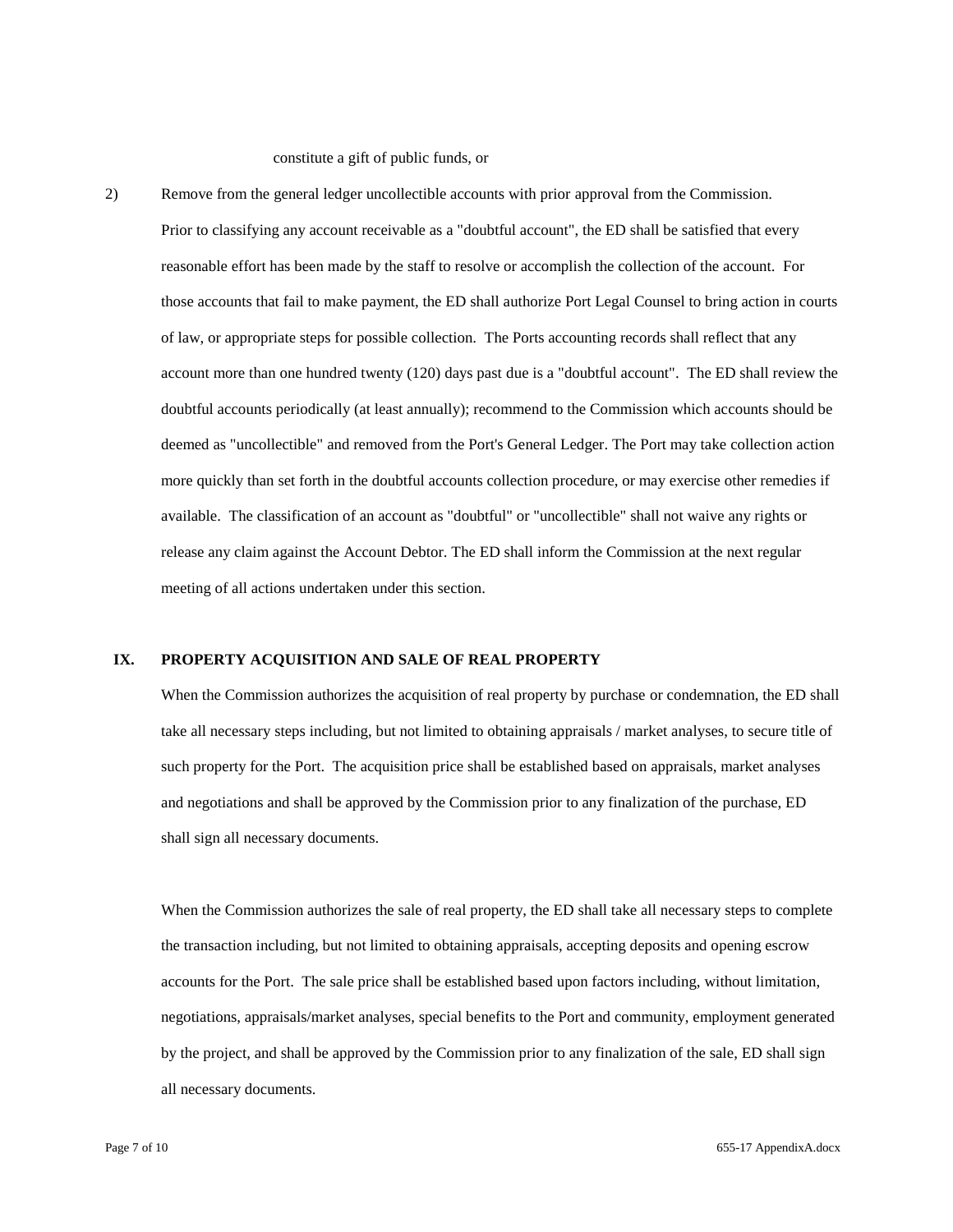#### **X. INSURANCE PROGRAMS**

The ED shall be authorized to work with an insurance broker, pre-approved by the Commission, to negotiate and obtain appropriate policies of insurance to cover Port property, liability, Commissioner and employee coverage, vehicle and other areas appropriately included within a comprehensive insurance program. The ED is authorized to approve from time to time changes or modifications within the insurance policies, these changes shall be promptly reported to the Commission at the next scheduled meeting so as to keep Commission informed of basic changes in the overall insurance program of the Port.

# **XI. EMPLOYEE TRAVEL, EDUCATION & CONFERENCE ATTENDANCE**

The ED is authorized to approve travel and attendance of conferences or education opportunities by employees, without prior Commission approval. The limits of such authorization shall be for travel within the continental United States and the total costs shall not exceed \$1,000.00. Estimated costs in excess of \$1,000.00 shall require Commission approval prior to travel. Travel costs must be within the current budget. The ED will review all requests for travel to conferences or education to assure that it is applicable to the Port or Port operations.

#### **XII. BANKING SERVICES AND INVESTMENT OF TEMPORARILY IDLE PORT FUNDS**

The ED is authorized to negotiate for banking services and enter into agreements for such services; provided, however, unless approved in advance by the Commission, such agreements shall be terminable by the Port, without penalty. Procedures shall be established for the deposit / disbursal of Port funds recognizing the requirements sited in RCW 53.36.010 and that such procedures shall provide for an adequate system of internal control. Such banking service agreements shall be reported to the Commission at the next regular meeting.

For purposes of this section, "Temporarily Idle Funds" shall mean those funds which are not required for immediate expenditure. The Port District ED is authorized to develop procedures to direct the Port Treasurer, in accordance with applicable law relating to the investment of public funds, in the investments of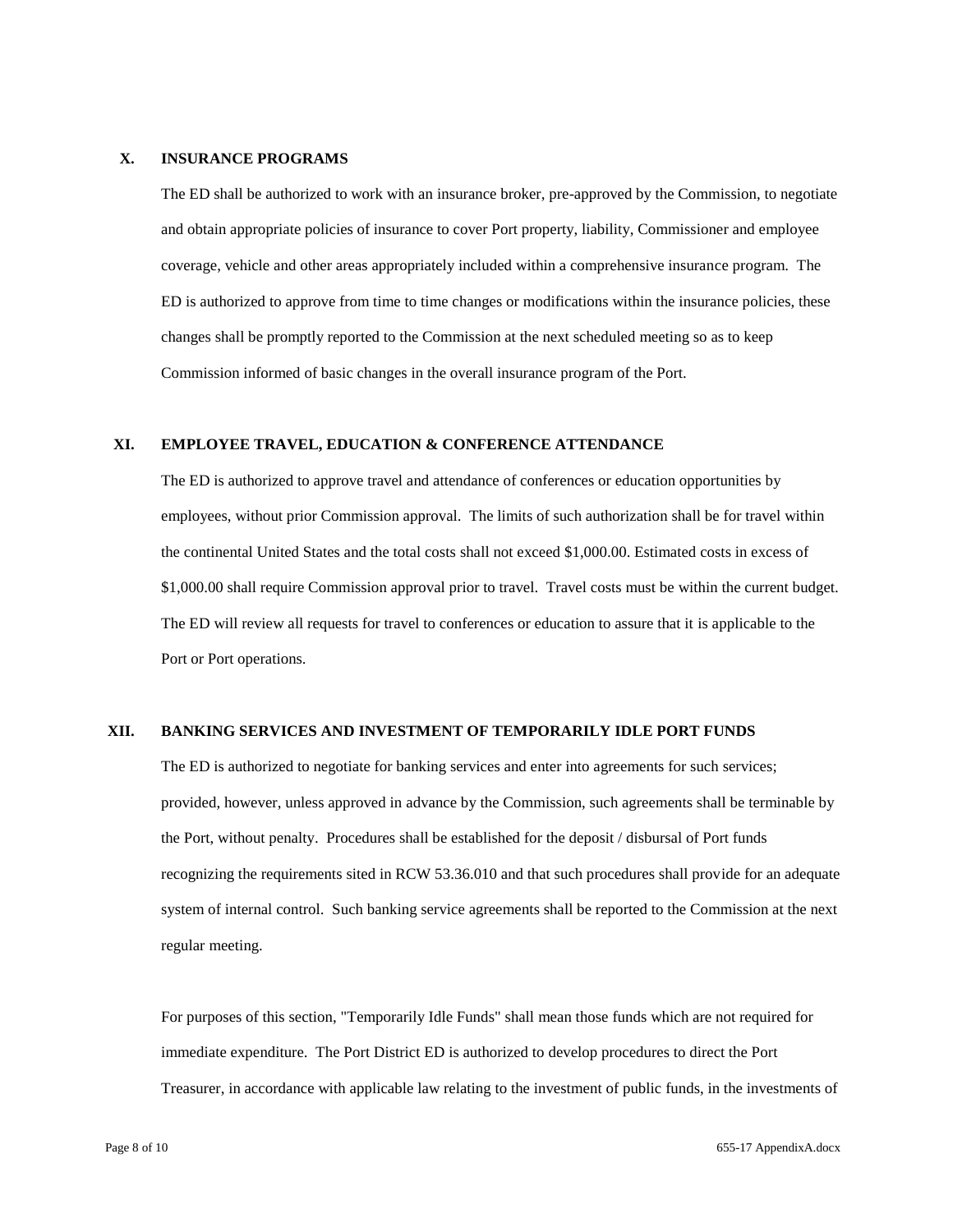temporarily idle Port funds. These directives include, but shall not be limited to, investments in public fund approved vehicles of investment, sale of such investments, and necessary inter-fund transfers. A summary of all financial activities shall be provided at Port Commission meetings.

# **XIII. TRADE DEVELOPMENT PROGRAMS**

The ED is authorized, consistent with budget and statutory limitations, to develop and carry out programs of trade development (which may include tourism and tourism promotion), advertising, and promotion of the Port, including its properties, facilities and services. Such programs shall be reviewed by the Commission from time to time.

# **XIV. GRANTS AND APPROPRIATIONS**

All grant and appropriation requests (regardless of value) will come before the Commission for approval prior to submission.

# **XV. AFFIRMATIVE ACTION AND EQUAL EMPLOYMENT**

It is the basic policy of the Port to provide equal opportunity to the users of all Port services and facilities, all contracting entities, Port employees and applicants for employment, and to assure that there be absolutely no discrimination against any person on the grounds of race, creed, color, national origin, sex, sexual orientation, marital status, age or the presence of any sensory, mental or physical handicap. This policy is to be implemented by the Executive Director.

# **XVI. ADMINISTERIAL CHECKS AND WARRANTS**

The Executive Director is authorized to approve checks and warrants issued in the nature of administerial expenses for the efficient and proper management of port district operations as delegated in this resolution or reasonably implied from the same. The Executive Director is not authorized to approve checks and warrants in the nature of claims or non-administerial obligations. The Executive Director shall cause the checks and warrants issued under this section to come before the commission for review and approval as to the nature